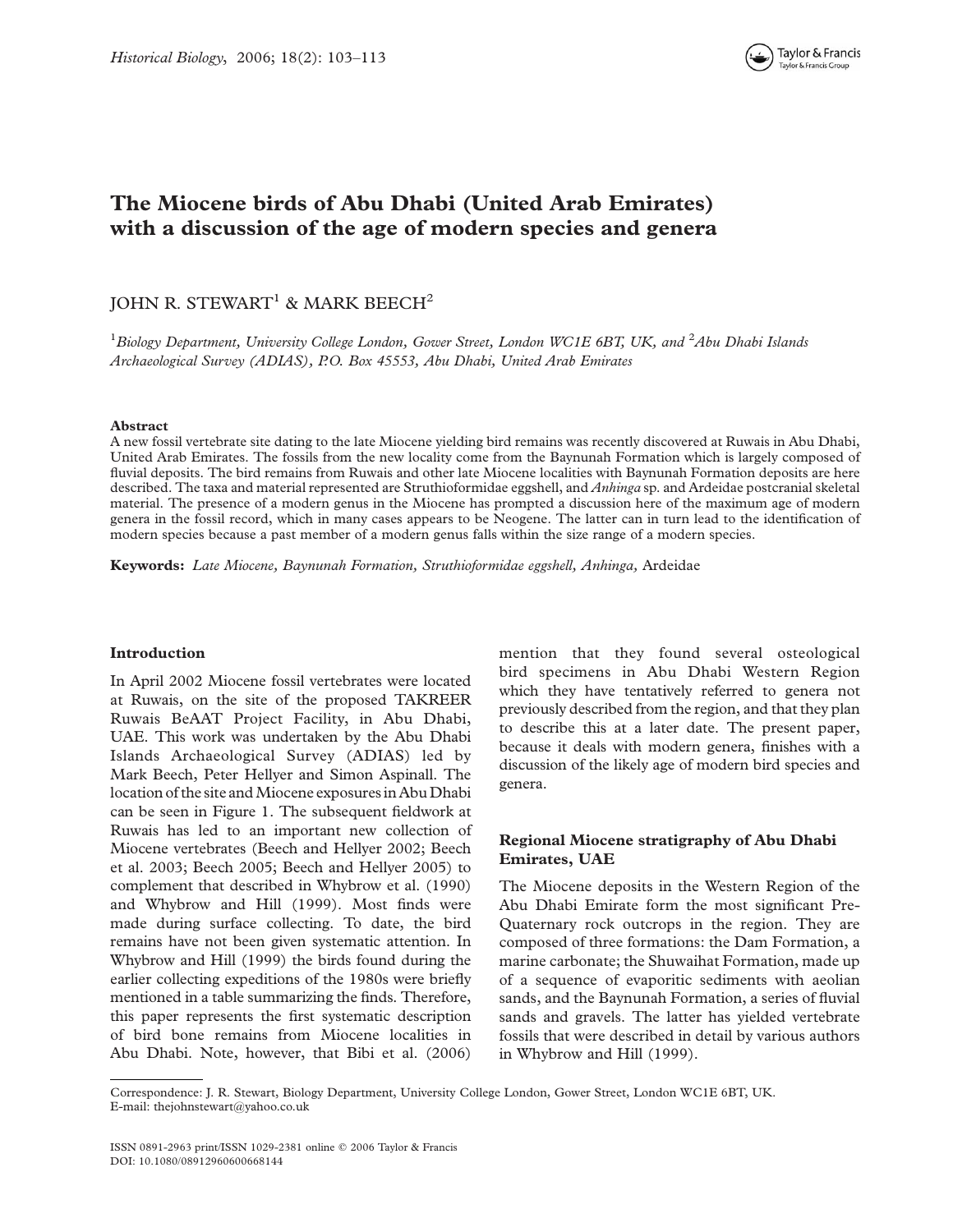

Figure 1. Location of Miocene Baynunah Formation in the Western region of Abu Dhabi Emirates, United Arab Emirates (after Whybrow (1989)).

## The Dam Formation

This formation was first described first in Saudi Arabia, and is considered to be middle Miocene in age. Outcrops occur at As-Sila where the formation consists of fine grained marine dolomitic limestones with bivalves (Whybrow et al. 1999).

### The Shuwaihat Formation

This formation was first described by Whybrow et al. (1999) and Bristow (1999) and was defined as the lower-most sandstones and mudstones formerly in the Baynunah Formation. These sands are aeolian with cross-bedded units and fine sand and mud units. Sedimentary structures such as climbing ripples attest to some fluvial deposition within this formation. These deposits are separated from the overlying Baynunah Formation fluvial deposits by an unconformity which is marked by a dramatic change in the cementation of the deposits.

#### The Baynunah Formation

This formation was first defined by Whybrow (1989) and Jebel Barakah is the stratotype where it sits above 7.5 m of Shuwaihat formation. All Miocene sediments to the east of Jebel Barakah and Shuwaihat are solely made of the Baynunah Formation. Sediment types include gravel, fine sands, mudstones and thin limestones. The formation is divided into a lower and an upper Baynunah Formation. The lower Baynunah Formation has fluvial gravels and fine sandstones while the upper Baynunah Formation has no gravel or mudstones and limestones are more common. This is an informal division described by Whybrow et al. (1999).

Due to the fact that the Shuwaihat Formation occurs mostly to the west and does not extend as far east as the Baynunah Formation it is possible that they partly represent lateral facies changes and are, therefore, contemporary deposits.

However, the ages of the Baynunah and Shuwaihat Formations have been deduced from palaeomagnetic dating. This suggested ages of  $15 \pm 3$  Ma for the Shuwaihat Formation (middle Miocene) and  $6 \pm 3$  Ma for the Baynunah Formation (late Miocene) (Hailwood and Whybrow 1999). Unfortunately stable isotopic dating failed to provide dates for the two formations because the isotopes reflected the diagenetic (post-depositional) histories of these deposits rather than the depositional histories themselves (Peebles 1999).

# Description and interpretation of the local stratigraphy at Ruwais

Three sections at Ruwais were recorded on the basis that they were close to locations where fossils had been found (Stewart 2003) (Figure 2).

### Sections 1 and 2

Two sections (Sections 1 and 2, see Figure 2. Section 1–E 52.76594, N 24.07125; Section 2–E 52.76660, N 24.07138–co-ordinate datum: WGS84) were in a recent quarry on the site and form part of the same sequence with Section 2 located above Section 1. However, due to the stepped nature of the quarry, Section 2 was approximately 60 m from Section 1, and due to the fact that Section 1 ended above the base of Section 2, there is overlap between the two sections (Figure 2). The sequence consists of fine sands of variable colour (from red to vivid yellow through buff and brown) with variable cementation and an unsorted matrix supported gravel 40 cm thick approximately half way up the profile. The gravel has calcrete intraformational clasts and no exotic clasts were observed.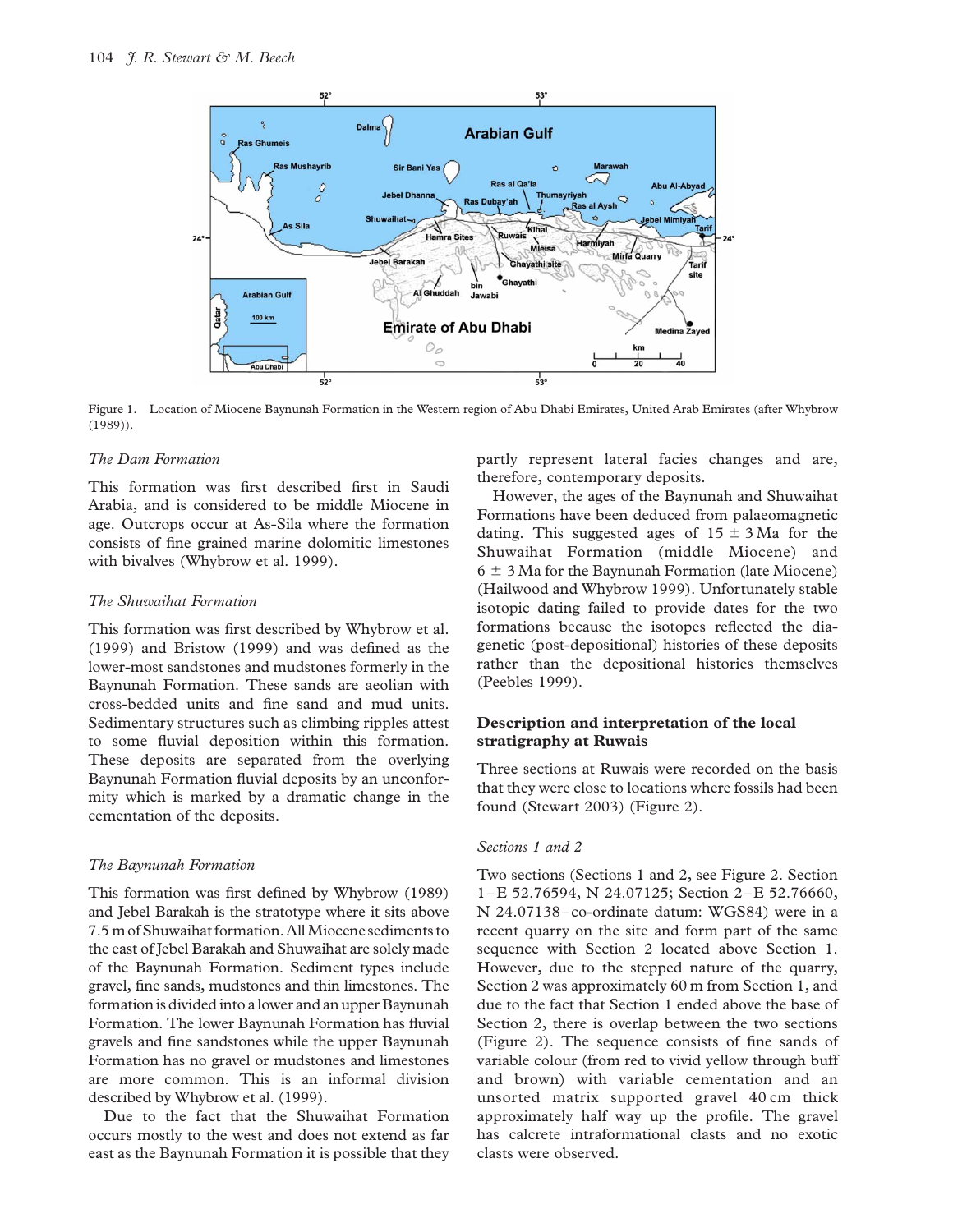

Figure 2. Logs of three sections at Ruwais.

Key: 1 – Jointed brown sand; 2 – Pale buff, sorted, hard cemented sandstone. Unbedded / diffuse bedded; 3 - Red calcreted fine sand. Calcrete appears as white mottling of fine red sand;  $4 -$  Pale red/brown sand. Well sorted. Bedded with darker red finer sands; 5 – Rootlet bed. Same sediment as above but many root casts of different sizes. Red sand; 6 – Unsorted gravel. Sand matrix with pale concretion-like pebbles (calcrete); 7 – Sorted yellow/green sand. No bedding structures visible. Partly cemented; 8 – Vivid yellow sand.

Little in the way of sedimentary structures are visible in the sands although, there may be some sub-horizontal bedding towards the top of the profile at the base of Section 2. At the top of the Section 1 there are rootlet casts between 0 and 130 cm in depth. These are in far greater numbers in the interval between 70 and 130 cm depth.

There are particularly well-cemented parts of the profile in Sections 1 and 2. One cemented horizon is between 130 and 160 cm in depth in Section 1 where there is a pale buff coloured sandstone and at the top between 15 and 140 cm depth of Section 2 where the sediment is clearly cemented by calcrete (pedogenetic carbonate). In the latter, freshwater bivalves were found, one of which was apparently in a vertical life position.

The very top of the profile  $(0-15 \text{ cm}$  depth in Section 2) is brown in colour with jointing of the kind often associated with surface desiccation or other subaerial processes.

## Section 3

This section was cleaned on the side of a wadi cutting through the fossiliferous deposits and leading to the lower lying sabkah to the east of the site (E 52.77259, N 24.07401—co-ordinate datum: WGS84). This wadi was chosen for section cleaning as the promontory of ground formed by this and the next wadi was found to contain proboscidean fossils on its surface and in its uppermost horizon. The site is designated as site RW61. The fossils consist of a patch of tusk fragments, presumably indicating the presence of a degraded tusk in the ground, and two elephant molars lying parallel to each other with their occlusal surfaces facing upwards, representing the left and right molars in situ in the opposing maxillae or mandibulae.

Section 3 (Figure 2) has a less complex series of sediments, although it is in broad agreement with the profile represented by Sections 1 and 2. The sediments are mostly fine sands varying in colour and cementation. However, the progression in both colour and cementation is a trend towards less cementation and greater redness down the profile, characters which appear to be related. The decrease in redness upwards manifests itself as an increase in the white mottling due to greater amounts of calcrete until the sediment is completely cemented in the top 70 cm of the section. The lower part of the sequence, i.e. the fine red sand was seen to have root casts when weathered for a couple of weeks. The proboscidean fossils appeared at first to be in this calcreted fine sands and not in gravels, differing from the elephant bones described by Andrews (1999). However, while the teeth were being excavated it became apparent that this was not the case and that they were indeed in a localised gravel body.

Figure 2 shows all three sections together, approximately adjusted for by level. This has been done by assuming that the tops of Sections 1 and 3 are at approximately equal heights. There is an overlap between Sections 1 and 2 as explained above.

In order to interpret the two profiles (3 sections) it is easiest to start with the simplest which is Section 3. Here a sequence of sands, relatively uniform in grain size grades upwards in the degree of calcrete cementation. The increase in calcrete cementation upwards probably represents the zone of ground water evapo-transpiration at some point in the past. The time that this occurred was difficult to ascertain as it may have been at various times when the ground water was immediately below that of the modern surface. These periods may have been during the wetter interglacials of the last few hundred thousand years (including the climatic optimum of the Holocene) (Glennie 2001) or even during the Miocene itself. The root casts seen represent vegetation above the lower most sand layer (Figure 2).

During the excavation of the proboscidean teeth, above Section 3, it became apparent that the teeth were in a localised unconsolidated gravel unit probably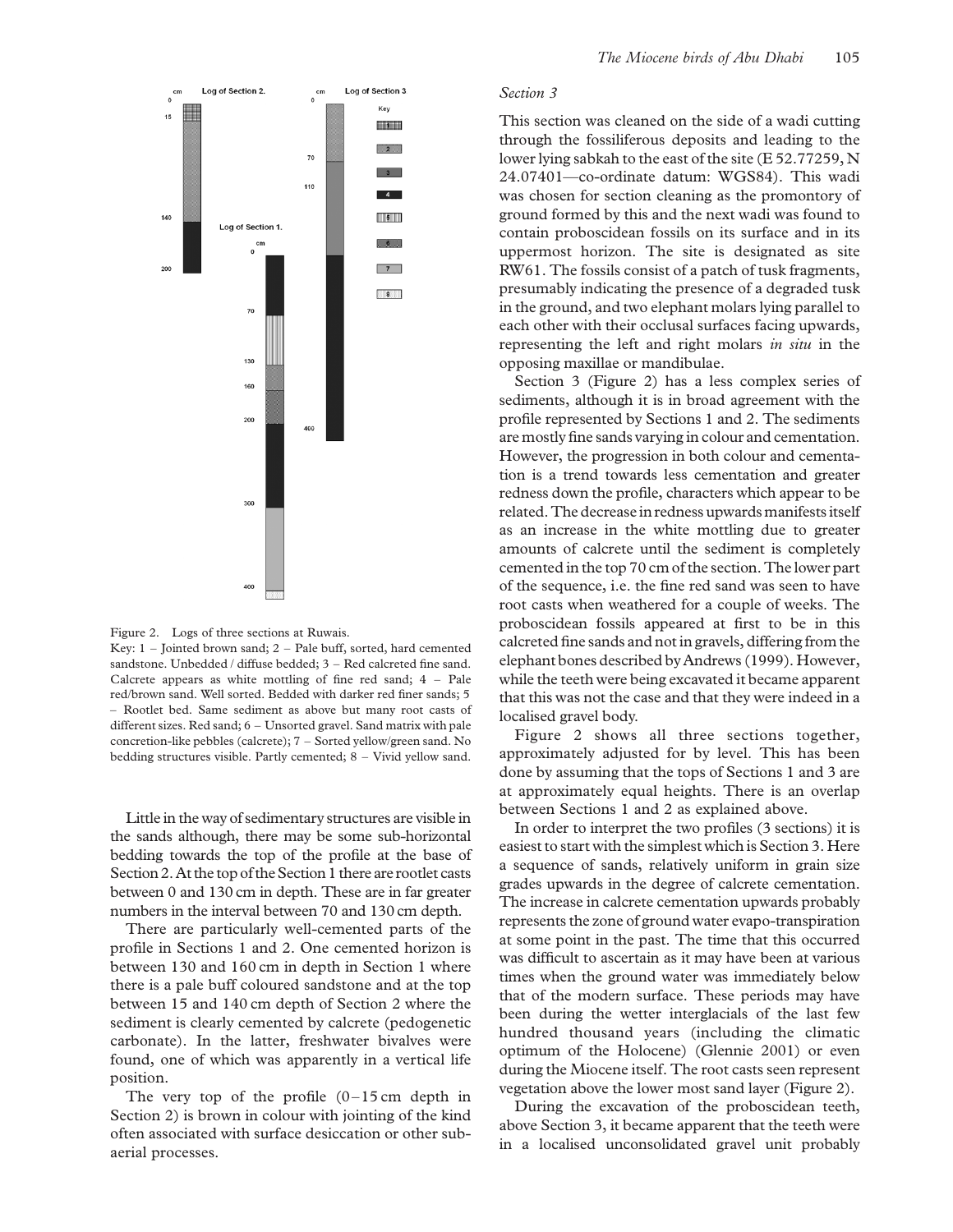representing a small river channel. Under the gravel there was highly cemented sands like that seen at the top of Section 3. This gives us a relative age of the cementation by calcrete as it must pre-date the gravel or it too would presumably have become cemented. The cementation must, therefore, be Miocene in age.

The profile seen in Sections 1 and 2 is more variable with grain size changes, root casts and cementation differences in the sequence. The grain size variation is most easily explained as evidence of the coarser sediment bed load of a river channel interbedded with deposits representing fluvial deposition away from the channel at lower water velocities. The unsorted, matrix supported nature of the gravel, may signify that it is likely to be the result of rapid sedimentation. However, the clasts are mostly calcrete cemented sandstone indicating a probable local origin such as due to bank erosion depositing calcrete from the soil profile of the bank. This is the kind of gravel that is reported in the lower Baynunah Formation by Friend (1999). The calcrete at the top of the profile is likely to be the same as that seen in Section 3, the result of pedogenetic processes leading to the precipitation of dissolved carbonate minerals. However, the highly cemented layer in Section 1 is more difficult to explain. It may be calcrete formation and hence represents a sand deposit that underwent pedogenesis before the deposition of the rest of the profile. This seems unlikely, however, as the subsequent calcrete formation episode, forming the calcrete above it, may have remobilised the calcrete minerals lower down. The other possibility is that it represents a continuation of the gravel deposit below it and hence represents a clastic sediment rather than one that underwent pedogenesis before the deposition of the sediment above it. Therefore, this cemented layer would appear to represent a sand made up entirely of previously calcreted sand clasts that have subsequently become cemented as described by Ditchfield (1999). This would, therefore, be a fining of the clasts compared to the gravels below and hence signify a slowing of the water current at this level. The latter would seem more likely.

The root casts between 0 and 130 cm in Section 1 and below 190 cm in Section 3 clearly represent phases where surfaces had become stable enough for vegetation to become established (Friend 1999). These sediments may represent temporary stable sand bar islands or even the proximal part of the flood plain. The rootlets are more common in the lower 60 cm of the 130 cm in Section 1, as they become more sparse up the sequence. This may be due to an increase in flooding with resulting destabilisation of the vegetated surface.

The sequence represented by Sections 1 and 2 has strong evidence for being deposited by fluvial processes. The calcrete gravel fining into a cemented calcrete sand is one indication of deposition by water and the presence of freshwater mollusca at the top of the Section 1 is confirmation of that. Cross bedding was seen in a wadi south of Section 3. This would appear to be water lain and similar to that described by Friend (1999) giving additional support for a fluvial origin to these sediments.

The interpretation of the deposits at Ruwais would seem to confirm that they do indeed belong to the Baynunah Formation which is largely composed of fluvial deposits. The presence of gravels would indicate that the deposits form part of the lower Baynunah Formation according to Whybrow et al. (1999) although a facies change, as represented by a larger clast size, is of questionable use in age correlation. The other vertebrate fossils found at Ruwais are consistent with those described from the Baynunah Formation and include mammals such as Hipparion and Stegotetrabelodon, catfish and crocodile (Beech 2005; Stewart 2005). The other processes represented in the sediments of Ruwais are pedogenic and include calcrete and root cast formations. Both of these phenomena represent surface or near surface processes and indicate periods of relative stability of these horizons and that they were near corresponding contemporary ground surfaces.

The bird fossils from Ruwais, together with the other vertebrate remains, were found by surface collection and appeared to be concentrated due to deflation of the ground by the action of wind. Confirmation of this may be the facets seen on some of the Struthioniformes eggshell found. The likelihood that the bird remains as well as others emanate from the Miocene deposits upon which they were found is extremely likely which is why the description of the new site of Ruwais has been included. The geological description of the other sites can be found in Whybrow and Hill (1999).

# Systematic palaeontology of the Baynunah Formation birds

The following remains were identified by means of modern bird comparative material of the Natural History Museum at Tring in Hertfordshire, England.

The material used for comparative anatomical purposes included the following:

Ardeidae—Tigrisoma cineatum (1865.12.8.39); Cochlearius cochlearius (S/1974.13.1); Botaurus stellaris (1930.3.24.202); Ixobrychus minutus (S/1952.1.97); Nycticorax nycticorax (S/1988.67.1); Nyctanassa violacea (S/1952.3.130); Butorides (Ardeola) striatus (S/2001.48.43);Ardeola ralloides(1872.10.25.26);Bubulcus ibis(S/1989.15.1);Ardea cinerea(S/1977.25.3);Philherodius pileatus (1867.7.12.2); Egretta alba (S/1964.1.5); Egretta garzetta (S/1973.7.9). Anhingidae—Anhinga melanogaster melanogaster (1848.10.31.7); A. melanogaster rufa (S/1952.1.87); A. anhinga anhinga (S/1974.11.1); Anhinga anhinga (1896.2.16.17); Anhinga sp. (S/1952.3.159).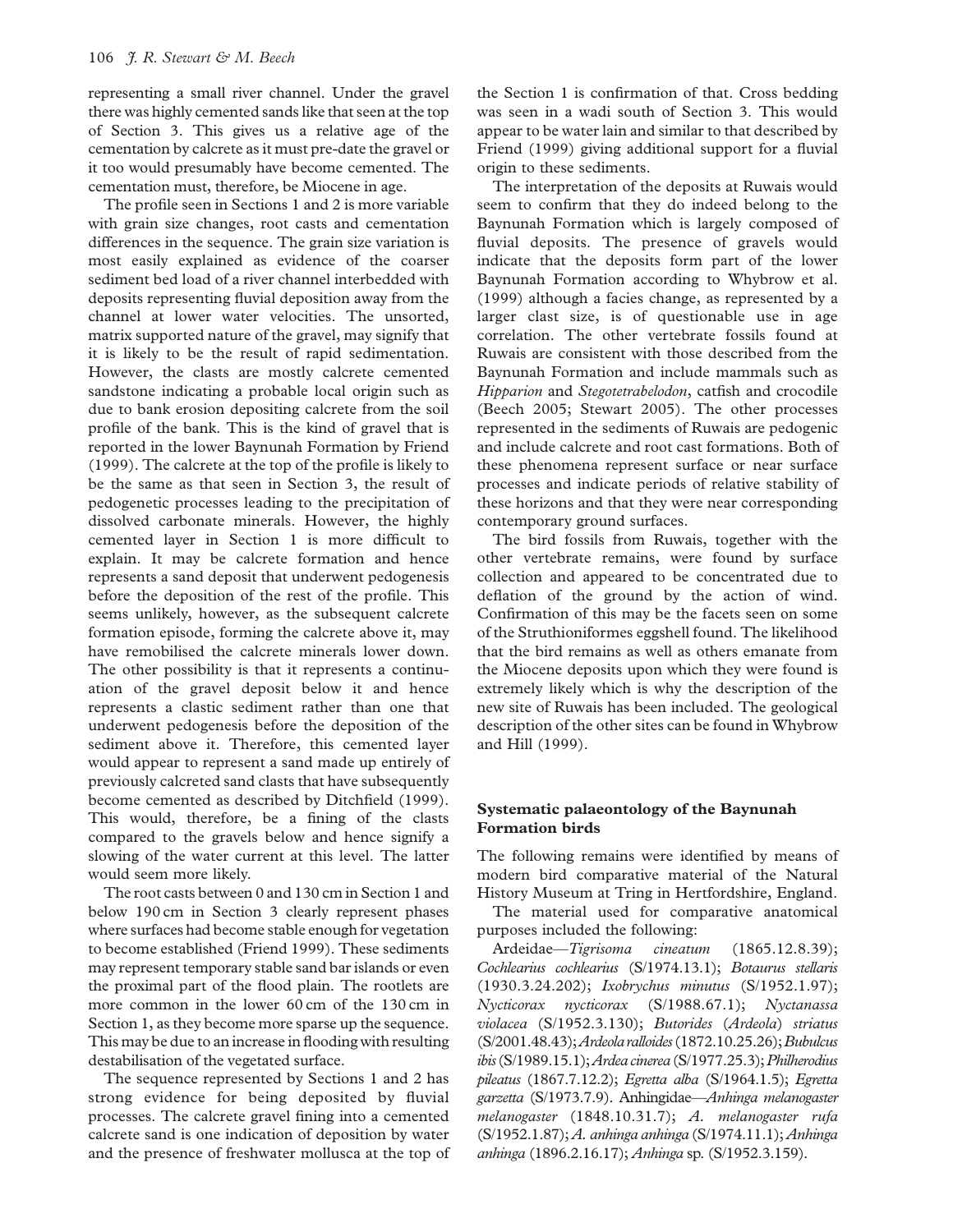Anatomical description was done according to the terminology described in Baumel (1979).

Struthioniformes Struthionidae Genus and Species unknown

Material: Eggshell fragments.

Locality: Ruwais (TAKREER Ruwais BeAAT Project Facility) in Abu Dhabi, UAE. Collected 2002.

Discussion: The eggshell found at Ruwais was surface collected. The extreme thickness of the eggshell suggested that it belonged to that of a Struthiformes bird. A fragment of the eggshell was found in situ underneath Proboscidean teeth excavated at Ruwais confirming that at least this piece was of Miocene age. However, although it is likely that most, if not all, other eggshell is Miocene in age, the fact that an Arabian race of the Ostrich, Struthio camelus syriacus, is known to have existed in Abu Dhabi gave cause for concern. Therefore, a sample of the eggshell was measured in order to compare it with that of modern ostriches. Table I lists the ranges and mean thicknesses of a number of samples taken from Ruwais. Aspinall (1998) gives mean measurements for Miocene eggshell in Abu Dhabi as 3.56 mm and that from "modern ostriches" as 1.2 mm. Compared to the measurements of Aspinall (1998) those from Ruwais (Table I) are difficult to interpret as they mostly fall between them. Some of the measurements seem to be low reaching the modern ostrich eggshell mean quoted by Aspinall (1998). A histogram with all the thicknesses from Ruwais plotted together (Figure 3) shows no evidence for bimodality which seems to counter any suggestion that two species are representedamong the eggshell. However, itmay well be that some of the eggshell with low thicknesses belongs to recent S. camelus syriacus or else another Miocene member of the Struthiformes or another Ratite. Two species were found at, for instance, Lothagam in Eastern Africa (Leakey and Harris 2003). Microscopy could possibly resolve this issue (Mikhailov 1997), but thiswas not possible during the present study. A recent study by

Thickness (mm) Sample number No. Range Mean # 1191 26 2.20–3.18 2.74 # 1385 29 1.18–3.14 2.46 # 1395 46 1.76–3.08 2.58 # 1396 53 1.72–3.24 2.68 # 1416 10 2.66–3.28 2.99 # 1418 8 2.56–3.08 2.73 # 1504 5 2.68–2.92 2.79 # 1544 28 1.92–3.08 2.77 # 1701 4 2.66–2.82 2.75

# 1762 9 1.84–3.14 2.67 # 1771 9 2.16–2.80 2.48 # 1834 11 1.70–2.82 2.56

Table I. Ruwais eggshell thickness measurements.

Bibi et al. (2006) has identified two types of fossil ratite eggshell within the late Miocene Baynunah formation in Abu Dhabi: Diamantornis laini and an unknown aepyornithid-type. D. laini has been previously reported from the late Miocene of Namibia and Kenya. As mentioned by Bibi et al. (2006), its occurrence in Abu Dhabi strengthens this region's palaeobiogeographic affinity with Africa, specifically sub-Saharan Africa, to the exclusion of Europe and Asia.

Pelecaniformes Anhingidae Anhinginae Anhinga sp. (Darter or Anhinga)

Material: Distal right humerus (ADIAS No. 1421) and distal right coracoid (no number, in the collections of the Department of Palaeontology, The Natural History Museum, London) (Figures 4–6).

Locality: The distal humerus (ADIAS No. 1421) is from Ruwais (TAKREER Ruwais BeAAT Project Facility), location RUW0040 (E 52.76295, N 24.07969—co-ordinate datum: WGS84), collected on the 21/11/2002 by ADIAS. The distal coracoid is from Ras Al Aysh, Site A2 (E 53.22402, N 24.07355—



Figure 3. Histogram of all eggshell thickness from Ruwais samples (Table I) plotted together.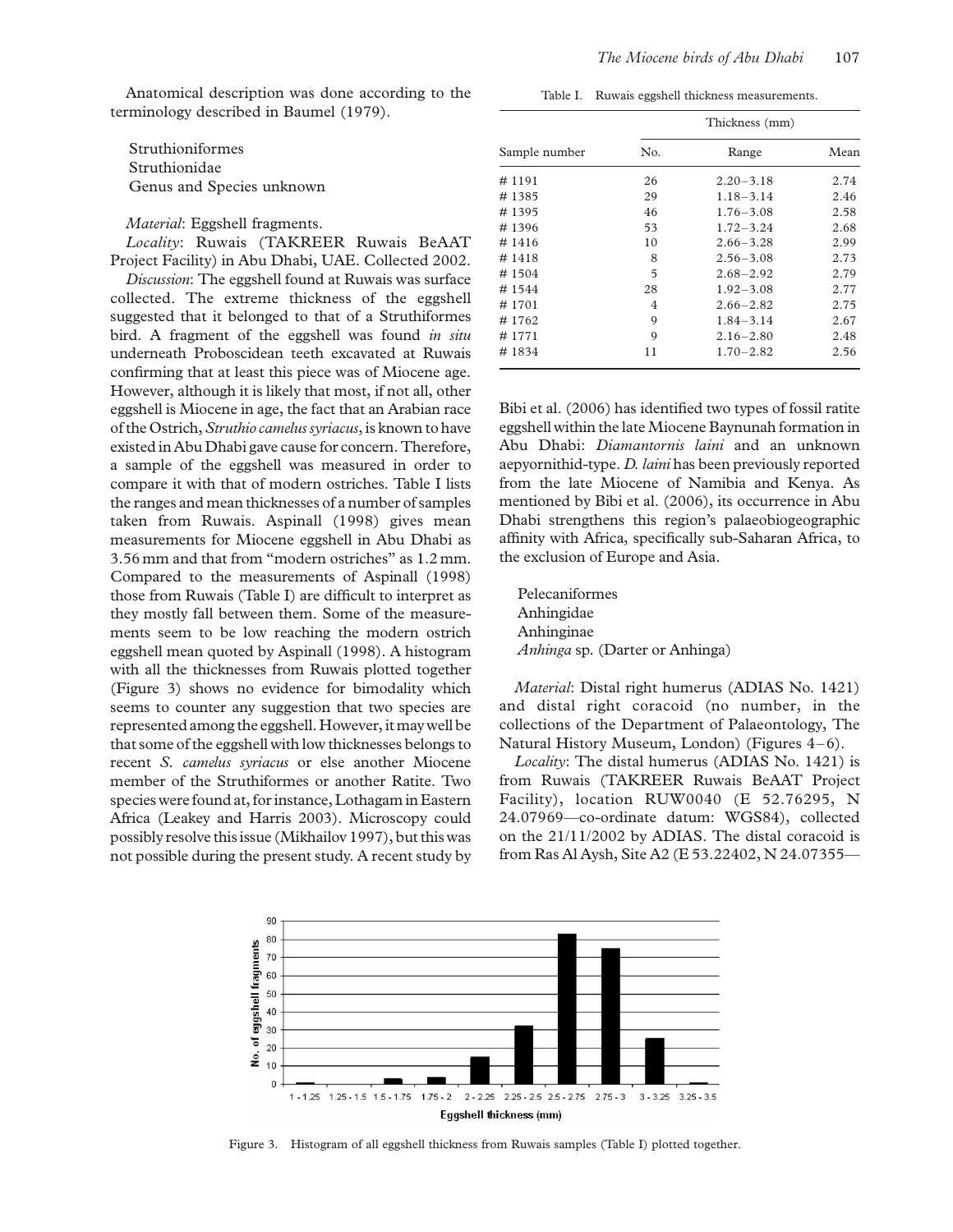co-ordinate datum: WGS84), collected between 1979–1996 by Whybrow, Hill and Yasin. Both localities are in Abu Dhabi, United Arab Emirates.

Discussion: The distal humerus and the distal coracoid fragment conform in morphology to that of a member of the genus Anhinga.

The distal humerus is worn, the condylus dorsalis and the processus flexorius are damaged. The fossa musculi brachialis is filled with cemented sediment. However, there is little doubt that the specimen belongs to *Anhinga* as closely related taxa, such as *Phalacrocorax*, differ in most details, such as the relatively gracile shaft when compared to the articular dimensions. Also the greater prominence and caudally extending nature of the processus flexorious in Anhinga compared to Phalacrocorax.

The distal coracoid is consistent with that of Anhinga in being much more gracile than that of Phalacrocorax which has a much more robust shoulder extremity. In Phalacrocorax the sulcus musculi supracoracoidei is much more open and wide than in Anhinga. The cotyla scapularis is worn and there is further wear in the processus acrocoracoideus and around the facies articularis clavicularis as well as the facies articularis humeralis. The fossil specimen does appear to be very gracile compared to the modern material of the genus Anhinga (1981.2.16.17, S/1952.3.159, 1848.10.31.7) as confirmed by the measurements (Table II).

An examination of the skeletal material housed at the Natural History Museum, in Tring Hertfordshire yielded no useful diagnostic criteria to distinguish the coracoid or distal humerus of any of the populations of Anhinga living today. Table II lists the measurements of the distal humerus (ADIAS No. 1421) and appears to show that the specimen is somewhat smaller than those of modern congeners. However, the specimen's surface is worn which may make such a comparison unreliable. The distal coracoid on the other hand is less worn and, therefore, its measurement confirms the smaller size of the Miocene Anhinga in Abu Dhabi (Table II).



Figure 4. Measurements taken on distal humerus and coracoid of Anhinga spp. (The humerus measurements are: BD—measurement taken between the processus flexorius and the condylus dorsalis perpendicular to the shaft in the caudal–cranial plane; Dd measurement taken from the condylus ventralis and the processus flexorius in the dorso–ventral plane. The coracoid measurement is: X–a measurement taken across the sulcus musculus supracoracoidei).



Figure 5. Abu Dhabi Miocene Anhinga sp. distal humerus in cranial (A) and caudal (B) view.

This genus has a wide ranging, circumtropical, distribution today and various taxonomic classifications have been proposed for the different local populations. There has been debate over how many species exist today with different taxonomies giving between one and four species (Johnsgard 1993). The most accepted taxonomy seems to be that which views the genus as having two modern species  $A$ . anhinga and A. melanogaster from the Americas and Afro-Asia



Figure 6. Abu Dhabi Miocene Anhinga sp. coracoid fragment in dorsal (A) and ventral (B) view.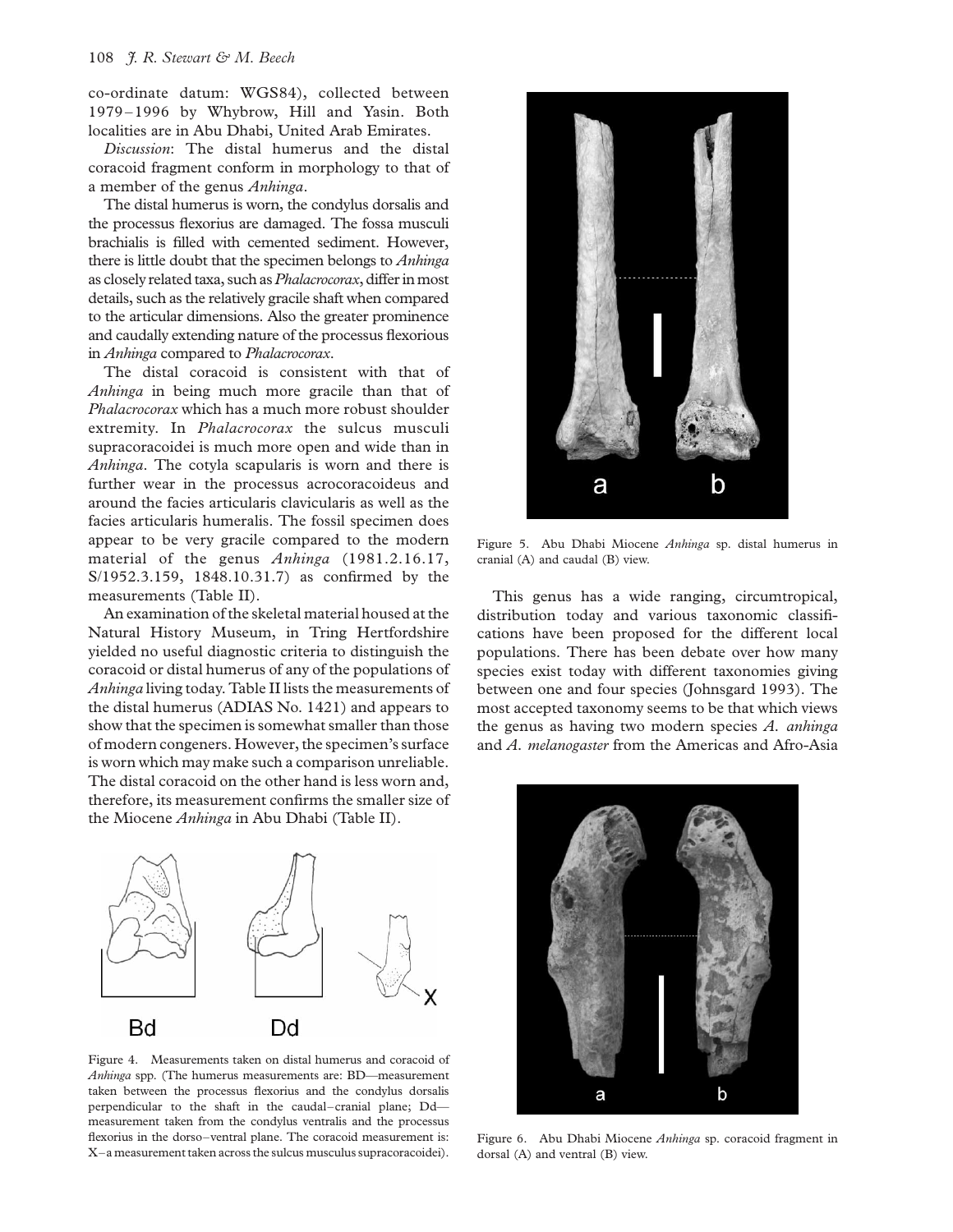|                                                        | Humerus BD | Humerus DD | Coracoid measurement X |
|--------------------------------------------------------|------------|------------|------------------------|
| Ruwais specimen (ADIAS No. 1421)                       | 11.7       | 11.5       |                        |
| Ras Al Aysh specimen                                   |            |            | 6.95                   |
| Anhinga melanogaster melanogaster (Japan) 1848.10.31.7 | 13.6       | 12.56      | 8.45                   |
| A. melanogaster rufa (Madagascar) S/1952.1.87          | 13.20      | 12.52      |                        |
| A. anhinga anhinga (Rio Atrato, Colombia)              |            |            |                        |
| S/1974.11.1                                            | 13.72      | 12.64      |                        |
| Anhinga anhinga (No history) 1896.2.16.17              | 12.46      | 11.30      | 8.25                   |
| <i>Anhiga</i> sp. (No history) S/1952.3.159            | 13.30      | 12.94      | 8.3                    |

Table II. Measurements of the Miocene and modern Anhinga sp.

respectively, with five subspecies, two in the former  $(A. a. *anhinga* and *A. a. leucogater*) and four in the$ latter (A. m. melanogaster, A. m. rufa, A. m. vulsini and A. m. novaehollandiae) (Dickson 2003).

The fossil record of Anhinga (Brodkorb 1963; Olson 1985; Mlíkovsky 2002) includes the upper Miocene (formerly considered lower Pliocene) Anhinga pannonica (Lambrecht) from Hungary. This species has tentatively been identified from the late Miocene of the Siwalik series in Pakistan (Harrison and Walker 1982) and the late Miocene of Tunisia (Rich 1972). A. pannonica is slightly larger than A. anhinga according to Harrison and Walker (1982). There is also the late Miocene Anhinga grandis from Nebraska (Martin and Mengel 1975), which is 25% larger than A. anhinga and Anhinga hadarensis from Ethiopia and Tanzania from the late Pliocene to early Pleistocene thought to be ancestral to  $A$ . m. rufa (Brodkorb and Mourer-Chauviré 1982). A. hadarensis appears to have been slightly smaller than A. m. rufa in many dimensions which may ally the taxon to the Abu Dhabi material. This is difficult to confirm without direct comparison of the coracoid remains which have been found in both regions. The fact that the coracoid from Olduvai Gorge is Plio-Pleistocene in age and that from Abu Dhabi is upper Miocene may cause one to question their being conspecific. The latter is worth bearing in mind, however, if any further Miocene Anhinga material turns up in Abu Dhabi. In contrast to the Olduvai material, Lothagam in Kenya produced late Miocene *Anhinga* material which was assigned to Anhinga cf. A. rufa and was said to be the same size as A. rufa in Africa today (Leakey and Harris 2003).

Other records include the upper Pleistocene A. parva (DeVis) from Queensland, Australia and the Quaternary A. nana (Newton and Gadow) from Mauritius and Madagascar (Brodkorb 1963). These two species have since been shown to be small living species of *Phalacrocorax. A. laticeps* (DeVis) from South Australia may be a valid taxon, although Brodkorb and Mourer-Chauviré (1982) considered it debatable.

Therefore, it is safest to consider the specimens here described to be an undiagnosed member of the genus Anhinga. However, it does appear that the material is smaller than the modern Anhinga species, as well as the Miocene A. pannonica of Hungary and that referred to it from Tunisia according to Rich (1972) and Pakistan (Harrison and Walker 1982). The Abu Dhabi material may be similar in size to  $A$ . hadarensis from the Plio-Pleistocene of East Africa although it remains to be seen if this is evidence that they are conspecific. It is tempting, due to the geographical context, to consider the present material as part of the Old-World Anhingas, as opposed to those from the Americas. This is not certain though due to their relative antiquity, therefore, the specimen is left at the level of genus.

## **Ciconiifomes** Ardeidae

Material: Fragmentary left scapula and distal right coracoid (No nos., formerly in the in the collections of the Department of Palaeontology, The Natural History Museum, London, now in care of ADIAS, Abu Dhabi, UAE) (Figures 7 and 8).

Locality: The scapula is from Shuwaihat, Site S1 (E 52.44228, N 24.11718—co-ordinate datum: WGS84), Sieve b and the coracoid is from Shuwaihat, Site S2 (E 52.43341, N 24.11308—co-ordinate datum: WGS84) Bed II. Both were collected between 1979–1996 by Whybrow, Hill and Yasin in Abu Dhabi, United Arab Emirates. The two specimens were collected from the Baynunah Formation.

Discussion: The scapula and the coracoid fragments conform in morphology to those of a member of the family Ardeidae but due to the incompleteness of the specimens and the overlap of morphology amongst the Ardeidae further diagnosis has not been possible. Harrison (in Whybrow and Hill (1999) had referred the coracoid to the great white egret E. alba. Although this is possible, after comparison with many Ardeidae taxa it was felt that it would be best not to identify the specimen further than to family level.

In the coracoid, the processus procoracoideus is damaged but appears to have been prominent in the manner of members of the Ardeidae. Damage, due to wear, also occurs to other prominent regions of the bone such as the facies articularis clavicularis, the edge of the sulcus musculi supracoracoidei just above the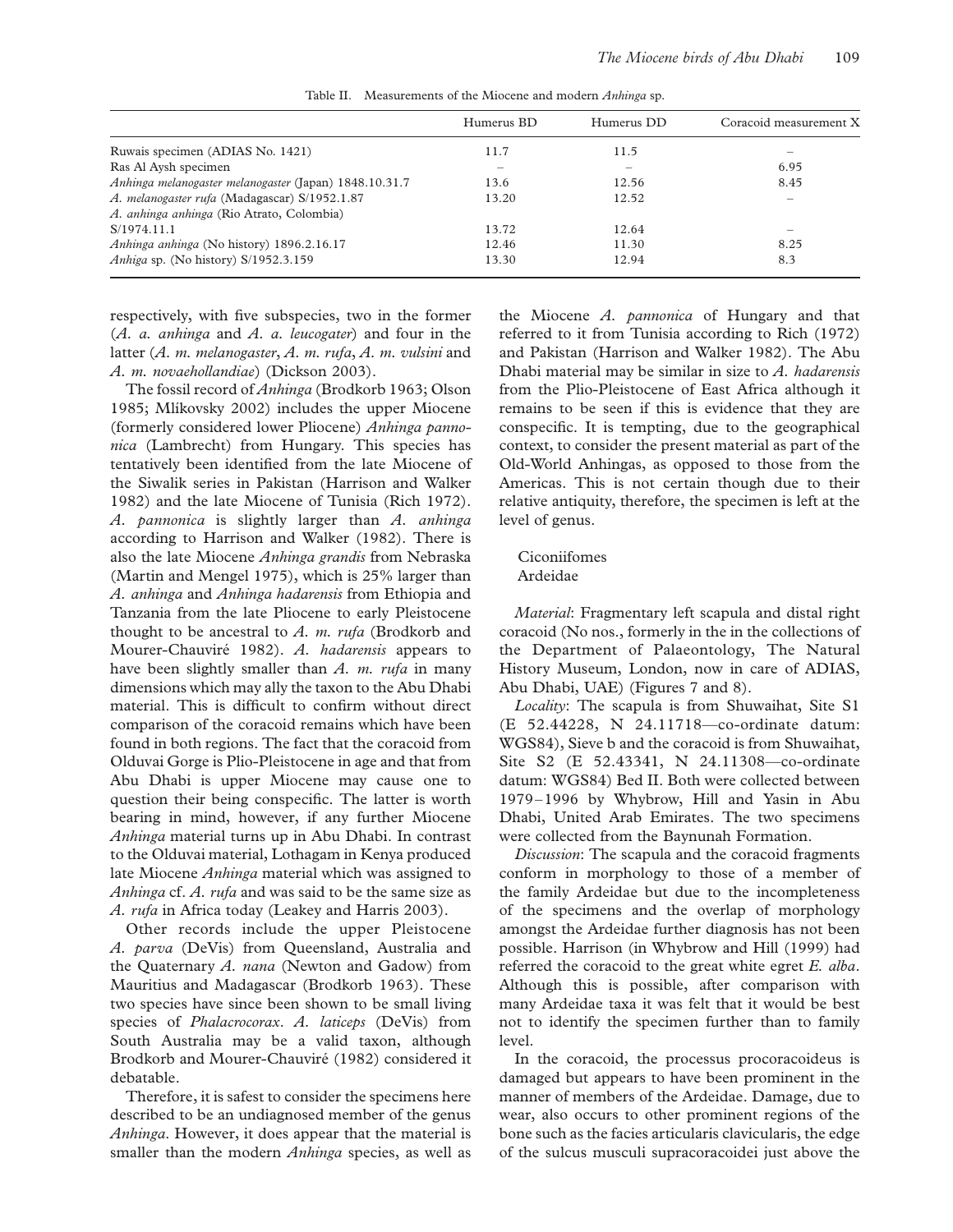

Figure 7. Abu Dhabi Miocene Ardeidae coracoid fragment in dorsal (a) and ventral (b) view.

cotyla scapularis and the processus acrocoracoideus. The specimen is broken at the shaft about 16 mm from the base of the cotyla scapularis. The shaft is broken open revealing sediment infilling the shaft cavity.



Figure 8. Abu Dhabi Miocene Ardeidae scapula fragment in dorsal (a) and ventral (b) view.

A concretion of sediment adheres to the surface of the sulcus musculi supracoracoidei. The sulcus musculi supracoracoidei is broad and wide like those of members of the Ardeidae. The facies articularis humeralis and the cotyla scapularis are well developed like those in the Ardeidae. These features are more like those of the great white egret  $E$ . alba than those of the night heron N. nycticorax. However, the facies articularis clavicularis is most similar to that of a night heron. When viewed medially the base of this facies is broad, tapering away from the sternum, where as in  $E$ . *alba* it is narrow at the base widening away from the sternum and unlike that in B. stellaris where it is more gracile Therefore, it is not clear which to which modern genus of the Ardeidae the specimen belongs or if it indeed belongs to a modern genus.

In the scapula, the shape of the facies arcticularis humeralis in relation to the tuberculum coracoideum is like that of the Ardeidae. The tuberculum coracoideum is not prominent as it is damaged. This is seen in a reference specimen of  $E$ . alba where it was sheared off when it was detached from its corresponding coracoid. This may explain the damage to the fossil. The bone may have been attached to the coracoid and hence fresh when the damage was done during their disaggregation. The acromion is also missing due to damage. The specimen is broken into two fragments at the corpus scapulae about 14 mm from the edge of the facies arcticularis humeralis (although it is now fixed) and is missing its extremitas caudalis after another 18 mm of corpus scapulae.

Kellner (1986) gives characters to distinguish the coracoid and scapula of the various European Ardeidae but these do not seem to aid in conclusively identifying these specimens due to damage and the possibly intermediary state of the characters in the Miocene specimen.

## Conclusion

The Miocene bird remains from Abu Dhabi that can be identified to any significant level appear to belong to the modern, extant genus Anhinga or to the family Ardeidae. Their age is approximately 6 Ma  $(\pm 3$  Ma), late Miocene (Hailwood and Whybrow 1999), which exceeds the generally accepted maximum age of modern species. This prompts a discussion of the maximum age of genera and the likely identity of the fossils from the Abu Dhabi Miocene.

When our modern bird species first evolved has been a subject of debate over the years. As reported by Selander (1965), Wetmore (1952) had expressed "a firm belief that our living kinds had their evolution both as genera and as species in the Miocene and Pliocene periods". Brodkorb (1960) on the other hand, believed that most species had developed during the Pleistocene and notes that "almost no avian species are known to cross epochal lines". More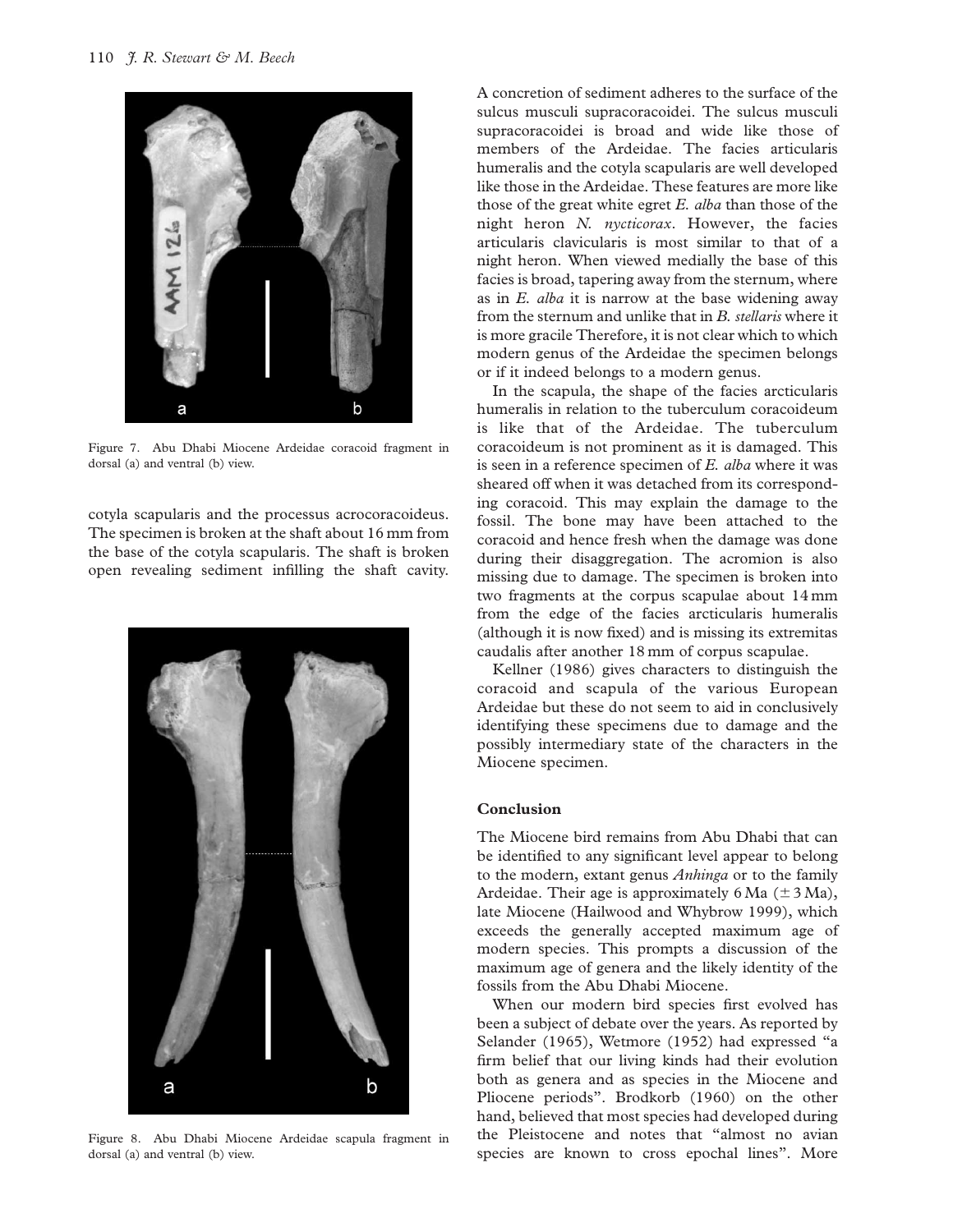The subject has received renewed attention from molecular biologists (Klicka and Zink 1997; Avise and Walker 1998; Johnson and Cicero 2004; Weir and Schluter 2004; Zink et al. 2004; Lovette 2005). This debate has focused on the significance of the ice ages in the formation of our recent avian species. Klicka and Zink (1997) started the controversy by questioning the crucial role of these dramatic climatic events. This was followed by a counterclaim by Avise and Walker (1998). More recently, Stewart (2002) and Tyrberg (2002) gave two different perspectives on this issue using meta-analyses of the fossil records. Stewart (2002) concluded that circumstantial evidence indicated that species evolution must have been progressing through the Quaternary but that because of the conservative ambiguous morphological nature of species in genera this was difficult to prove. Tyrberg (2002) meanwhile concluded, using the half-life method of Kurtén (1959), that at least half of avian species in the Palaearctic evolved during the Pliocene. This he compared with the results of similar analyses of mammal longevity which he stated were an order of magnitude larger for birds. This difference may well be due to the lack of rapidly evolving teeth in birds. A recent review of the evidence for species evolution in mammals during the quaternary gave much support for the hypothesis that species had arisen during the quaternary, particularly those that are today adapted to the cold such as the polar bear Ursus maritimus, the arctic fox *Alopex lagopus* and lemmings *Lemmus* spp. (Lister 2004).

The subject of the age of genera has, however, had comparatively little attention. Campbell and Lack (1985), in quoting Ernst Mayr, define the genus as "a systematic category including one species or a group of species of presumably common phylogenetic origin, which is separated from other similar units by a decided gap". Brodkorb (1971) noted that of the 86 genera (10% of modern genera) reported from the Tertiary, 10% dated back to the Oligocene, with 42% dating back to the Miocene and 34% to the Pliocene. He mentioned that occasional occurrences of modern genera from the Eocene can be ignored as unreliable. Since this 1971 contribution to the topic little seems to have been mentioned.

Voous (1992) reviewed the significance of the genus to ornithology and concluded that, unlike the species, it has less reality in nature. While this may be true for neontology it is less so in palaeontology. Fossil species are hypothesized species to a far greater extent than are living species. Therefore, it is generally at a higher taxonomic level that any certainty regarding taxonomic identity exists. Stewart (2002) made the point that species within genera (sometimes in families) are often distinguished on metrical characters rather than 'discrete', 'nonmetrical' characters. Often the earliest appearance of modern genera are Neogene, which has led to claims of extant species from as far back as the Miocene. It is not suggested here that these claims are necessarily invalid, although it is not clear how such claims can be reliably tested. If a particular genus, such as the modern genus Turdus, were to date back to the Miocene (which it is according to Mlikovsky (2002)) and remains were found that conformed to the size and proportions of the blackbird T. merula, it would be difficult to have a great degree of confidence that a particular fossil is indeed a blackbird. The latter is so because the members of the genus Turdus today can only be partly separated on metrical characters and even then there is much overlap between species (Stewart 1992). Therefore, it is proposed that in such instances identifications should not exceed that of the genus with perhaps a referral to a modern species by the use of cf (Stewart 1999).

It seems, therefore, that because the first occurrences of many genera are in the Miocene, and that species within genera are difficult to distinguish, this will inevitably lead to modern species being identified in the Miocene. This is particularly the case if a fossil appears to agree in size and proportions with a modern species. While this does not invalidate the possibility that modern species existed already in the Miocene this should be borne in mind when working on fossils of this age.

# Acknowledgements

First of all we would like to thank Peter Hellyer (executive director of ADIAS) for facilitating our work on the Miocene bird fauna of Abu Dhabi. Various individuals are to be thanked for field assistance including Peter Hellyer and Simon Aspinall who helped with the collection of faunal remains from Ruwais. Simon Aspinall is also thanked for careful proof reading of the manuscript. We also thank Jo Cooper, Mark Adams and Robert Prýs-Jones for access to the Natural History Museum comparative collections at Tring, Hertfordshire. Franziska Grossmann is thanked for translating the relevant parts of the German monograph on Ardeidae. Phil Hurst of the Natural History Museum photographic unit and Stig Walsh are thanked for producing Figures 5, 6, 7 and 8. Cyril Walker and Gareth Dyke are thanked for giving us the opportunity to write this paper to commemorate Colin Harrison's work in Ornithology. Colin Harrison was very encouraging to JRS when he began working on bird remains and generously allowed him to collaborate on the description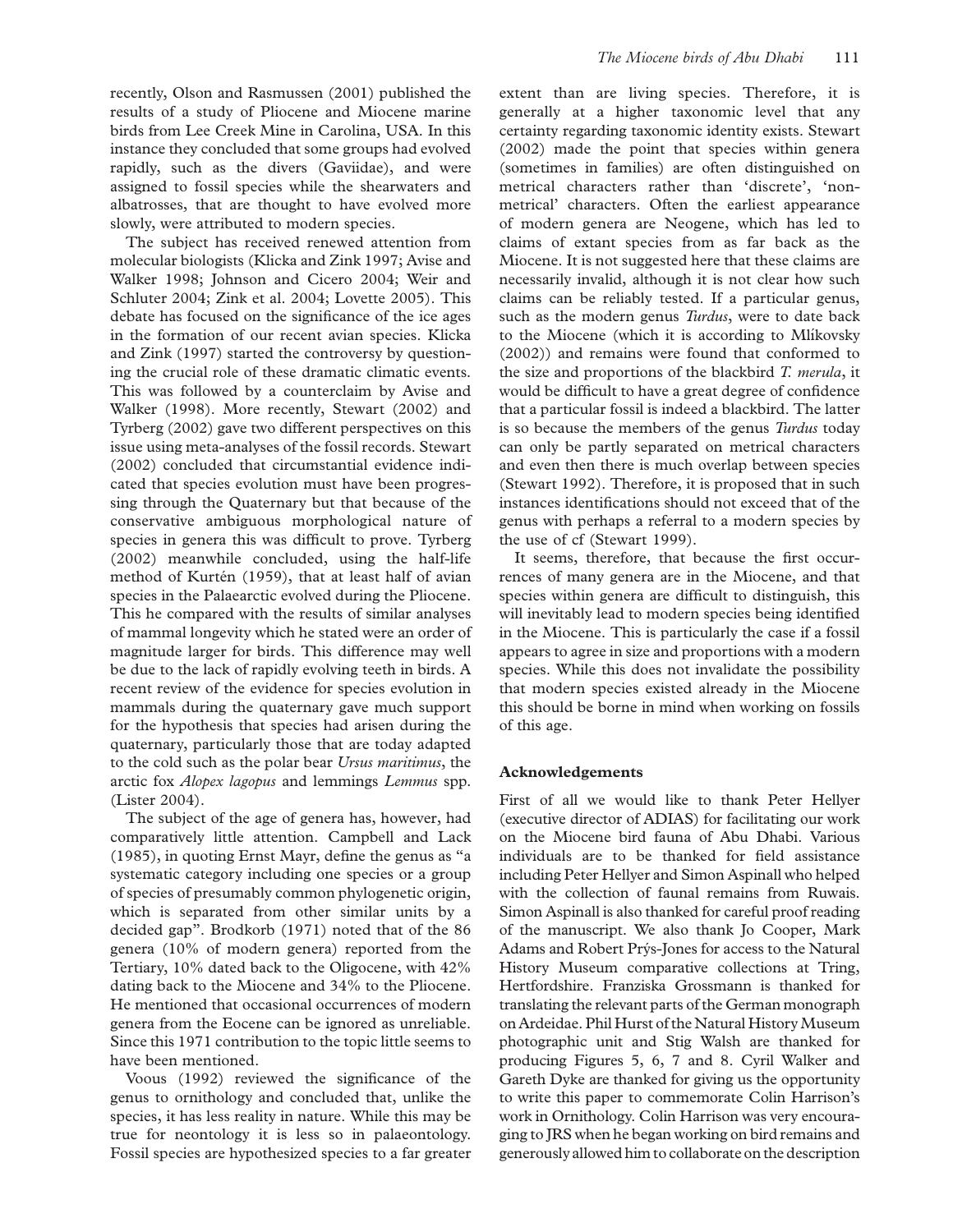of the Pleistocene birds of the site of Boxgrove, Sussex (Harrison and Stewart 1999). Tabitha and Matilda are thanked for making us smile.

### **References**

- Andrews P. 1999. Taphonomy of the Shuwaihat probiscidean, late Miocene, Emirate of Abu Dhabi, United Arab Emirates. In: Whybrow PJ, Hill A, editors. Fossil vertebrates of Arabia. New Haven: Yale University Press. p 338–353.
- Aspinall S. 1998. New ostrich eggshell finds. Tribulus 8.2:28.
- Avise JC, Walker D. 1998. Pleistocene phylogeographic effects on avian populations and the speciation process. Proc R Soc London B Biol Sci 265(1395): 457–463.
- Baumel JJ, editor. 1979. Nomina anatomica avium. London: Academic Press.
- Beech M, Hellyer P. 2002. Fossil research at Ruwais—An interim report on fieldwork. Report Presented to TAKREER. Abu Dhabi Islands Archaeological Survey.
- Beech M, Higgs W, Aspinall S, Hellyer P. 2003. A newly discovered late Miocene fossil site at Ruwais—Final Report. Report presented to TAKREER. Abu Dhabi Islands Archaeological Survey.
- Beech M. 2005. The late Miocene fossil site at Ruwais. In: Beech M, Hellyer P, editors. Abu Dhabi 8 million years ago: Late Miocene fossils from the western region. Abu Dhabi: Abu Dhabi Islands Archaeological Survey. p 21–33. ISBN 9948-03-188-1. 68pp.
- Beech M, Hellyer P, editors. 2005. Abu Dhabi 8 million years ago late Miocene fossils from the western region. Abu Dhabi: Abu Dhabi Islands Archaeological Survey. ISBN 9948-03-188-1. 68pp.
- Bibi F, Shabel AB, Kraatz BP, Stidham TA. 2006. New fossil ratite (Aves: Palaeognathae) eggshell discoveries from the late Miocene Baynunah Formation of the United Arab Emirates, Arabian Peninsula. Palaeontol Electronic 9(1), 2A: 13p. Online (554 Kb): http://palaeo-electronica.org/paleo/2006\_1/eggshell/issue1\_06.
- Bristow C. 1999. Aeolian and sabkha sediments in the Miocene Shuwaihat Formation, Emirate of Abu Dhabi, United Arab Emirates. In: Whybrow PJ, Hill A, editors. Fossil vertebrates of Arabia. New Haven: Yale University Press. p 50–60.
- Brodkorb P. 1960. How many species of bird have existed? Bull Flo State Mus Biol Sci 5(3):41–56.
- Brodkorb P. 1963. Catalogue of fossil birds. Bull Flo State Mus Biol Sci 7(4).
- Brodkorb P. 1971. Origin and evolution of birds. In: Farner DS, King JR, editors. Avian Biology. Vol. 1. New York: Academic Press.
- Brodkorb P, Mourer-Chauviré C. 1982. Fossil anhingas (Aves: Angidae) from early man sites of Hadar and Omo (Ethiopia) and Olduvai Gorge (Tanzania). Geobios 15(4):505–515.
- Campbell B, Lack E, editors. 1985. Dictionary of birds. London: Poyser Ltd.
- Dickinson EC, editor. 2003. The Howard & Moore complete checklist of birds of the world. 3rd ed. London: Christopher Helm.
- Ditchfield PW. 1999. Diagenesis of the Baynunah, Shuwaihat, and Upper Dam Formation sediments exposed in the western Region, Emirate of Abu Dhabi, United Arab Emirates. In: Whybrow PJ, Hill A, editors. Fossil vertebrates of Arabia. New Haven: Yale University Press. p 61–74.
- Friend PF. 1999. Rivers of the Lower Baynunah Formation, Emirate of Abu Dhabi, United Arab Emirates. In: Whybrow PJ, Hill A, editors. Fossil vertebrates of Arabia. New Haven: Yale University Press. p 39–49.
- Glennie KW. 2001. Evolution of the Emirates' land surface: An introduction. In: Al Abed I, Hellyer P, editors. United Arab Emirates, a new perspective. London: Trident Press Ltd. p 9–27.
- Hailwood EA, Whybrow PJ. 1999. Palaeomagnetic correlation and dating of the Baynunah and Shuwaihat Formations, Emirate of Abu Dhabi, United Arab Emirates. In: Whybrow PJ, Hill A, editors. Fossil vertebrates of Arabia. New Haven: Yale University Press. p 75–87.
- Harrison CJO, Walker CA. 1982. Fossil birds from the upper Miocene of Northern Pakistan. Tert Res 4(2):53–69.
- Harrison CJO, Stewart JR. 1999. The birds remains. In: Roberts MB, Parfitt SA, editors. The middle Pleistocene site at ARC Eartham Quarry, Boxgrove, West Sussex, UK. English Heritage Monograph Series 16, London. p 187–196.
- Johnsgard PA. 1993. Cormorants, Daters, and Pelicans of the world. Washington and London: Smithsonian Institution Press.
- Johnson NK, Cicero C. 2004. New mitochondrial DNA data affirm the importance of Pleistocene speciation in North American birds. Evolution 58(5):1122–1130.
- Kellner M. 1986. Vergleichend morphologische untersuchungen an einzelknochen des Postkranialen skeletts in Europa vorkommender Ardeidae. Ludwig-Maximilians-Universität München.
- Klicka J, Zink RM. 1997. The importance of recent ice ages in speciation: A failed paradigm. Science 277:1666–1669.
- Kurtén B. 1959. On the longevity of mammalian species in the Tertiary. Commentationes Biologicae 21(4):1–14.
- Leakey MG, Harris JM. 2003. Lothagam: The dawn of humanity in Eastern Africa. New York: Columbia University Press.
- Lister AM. 2004. The impact of quaternary ice ages on mammalian evolution. In: Willis KJ, Bennett KD, Walker D, editors. The evolutionary legacy of the ice ages. Philosophical Transactions of the Royal Society; Biological Sciences. 359(1442). p 221–241.
- Lovette IJ. 2005. Glacial cycles and the tempo of avian speciation. Trends Ecol Evol 20(2):57–59.
- Martin LD, Mengel RM. 1975. A new species of anhinga (Anhingidae) from the upper Pliocene of Nebraska. Auk 92:137–140.
- Mikhailov KE. 1997. Fossil and recent eggshell in amniotic vertebrates: Fine structure, comparative morphology and classification. London: The Palaeontological association.
- Mlíkovsky J. 2002. Cenozoic birds of the world, part 1: Europe. Prague: Ninox Press.
- Olson SL. 1985. The fossil record of birds. In: Farner DS, Parks KC, editors. Avian biology. Vol. 7. New York: Academic Press. p 79-238.
- Olson SL, Rasmussen PC. 2001. Miocene and Pliocene birds from the Lee Creek Mine North Carolina. Smithsonian Contrib Palaeobiol 90:233–265.
- Peebles RG. 1999. Stable isotope analysis and dating of the Miocene of the Emirate of Abu Dhabi, United Arab Emirates. In: Whybrow PJ, Hill A, editors. Fossil vertebrates of Arabia. New Haven: Yale University Press. p 88–105.
- Rich PV. 1972. A fossil avifauna from the upper Miocene Beglia Formation of Tunisia. Notes Serv Geol Tunis 35:29–66.
- Selander RK. 1965. Avian speciation in the quaternary. In: Wright Jr. HE, Frey D, editors. The quaternary of the United States. Princeton: Princeton University Press. p 527–542.
- Stewart JR. 1992. The Turdidae of Pin Hole Cave, Derbyshire, Unpublished M.Sc. Dissertation, City of London, North London and Thames Polytechnics.
- Stewart JR. 1999. The avifauna. In: Ashton NM, Lewis SG, Parfitt S, editors. Excavations at the Lower Palaeolithic Site at Barnham 1989-94. British Museum Press.
- Stewart JR. 1999. The evolution of quaternary birds in the Western Palaearctic: Aspects of taxonomy and ecomorphology. University of London. Unpublished PhD Dissertation. 410 pp.
- Stewart JR. 2002. The evidence for the timing of speciation of modern continental birds and the taxonomic ambiguity of the quaternary fossil record. In: Zhou Z, Zhang F, editors. Proceeding of the 5th symposium of the society of avian paleontology and evolution. Beijing: China Science Press. p 252–280.